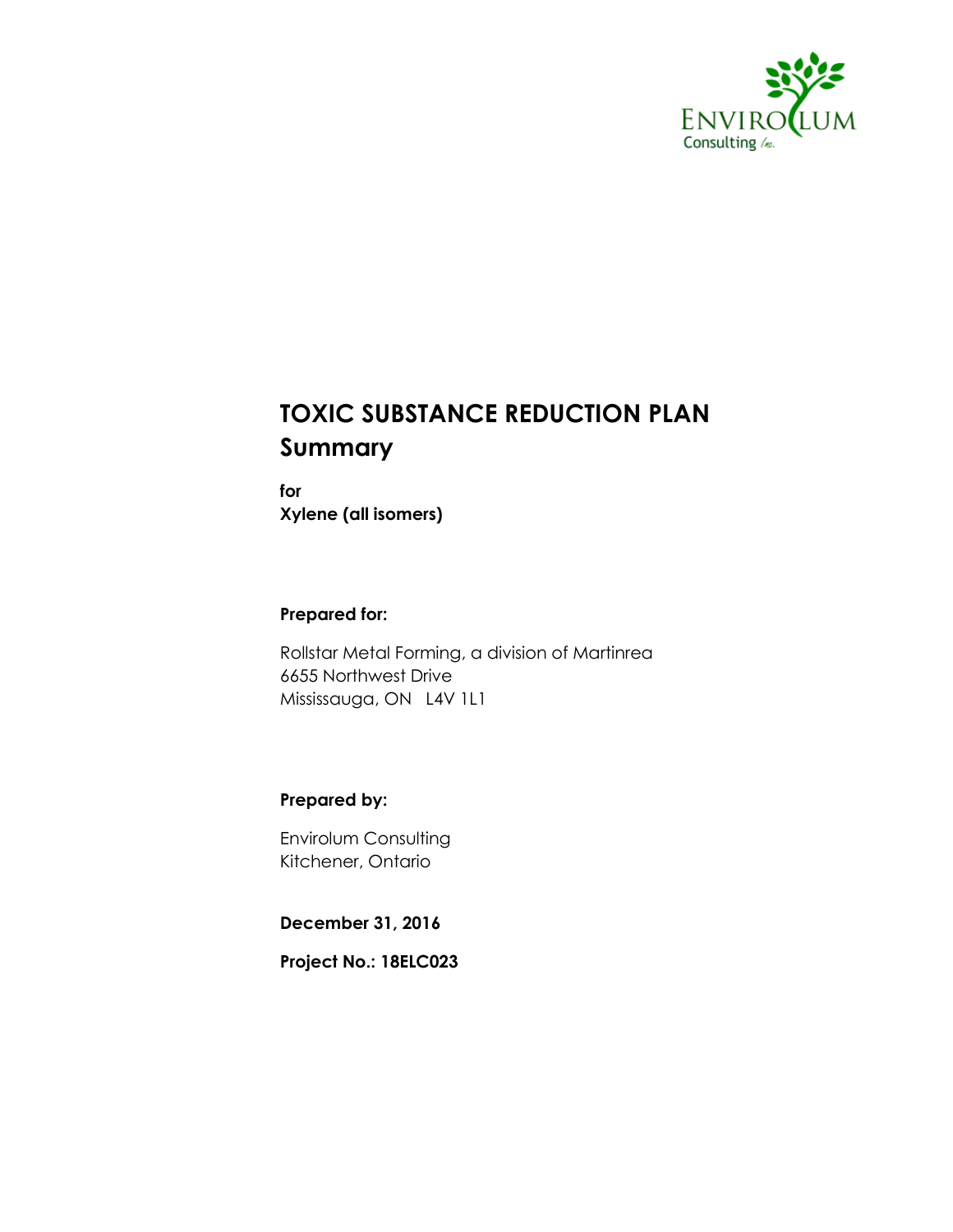

#### **EXECUTIVE SUMMARY**

<span id="page-1-0"></span>Rollstar Metal Forming, a division of Martinrea International Inc. manufactures roll formed metal products, incorporating injection molded plastic to produce exterior products, interiors trim product, and assemblies for the automotive sector at their facility located at 6655 Northwest Drive in Mississauga, Ontario.

In compliance with the Toxics Reduction Act and Ontario Regulation 455/09, this Toxics Substance Reduction Plan has been prepared to identify and evaluate potential options for the facility to reduce its use of xylene (all isomers) (CAS#1330-20-7).

The facility currently does not plan to implement any reduction options since no feasible opportunity for reduction was identified.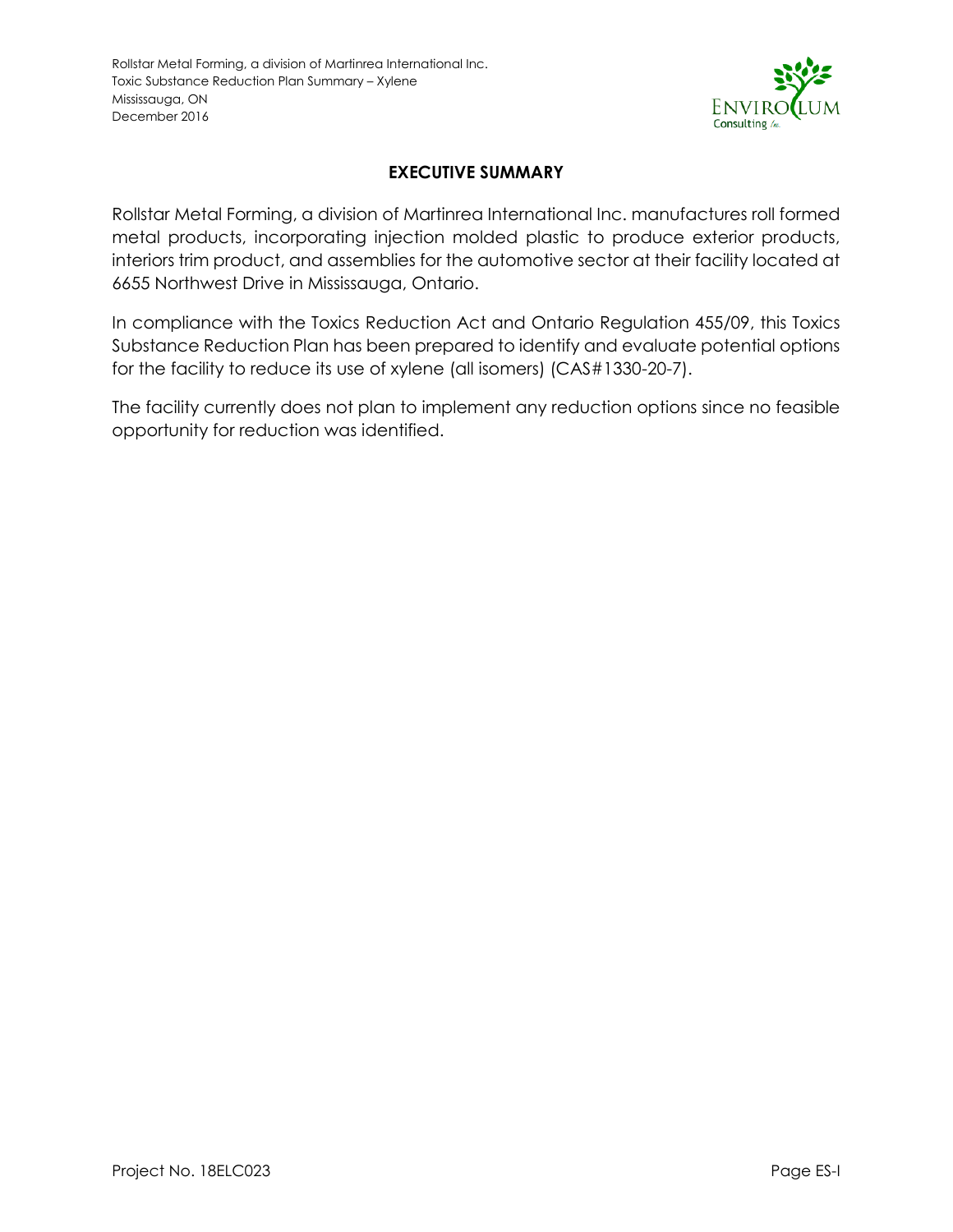

# TABLE OF CONTENTS

### PAGE

| 1.0 |  |  |  |  |
|-----|--|--|--|--|
| 2.0 |  |  |  |  |
| 3.0 |  |  |  |  |
| 4.0 |  |  |  |  |
| 5.0 |  |  |  |  |
| 6.0 |  |  |  |  |
| 7.0 |  |  |  |  |
| 8.0 |  |  |  |  |
| 9.0 |  |  |  |  |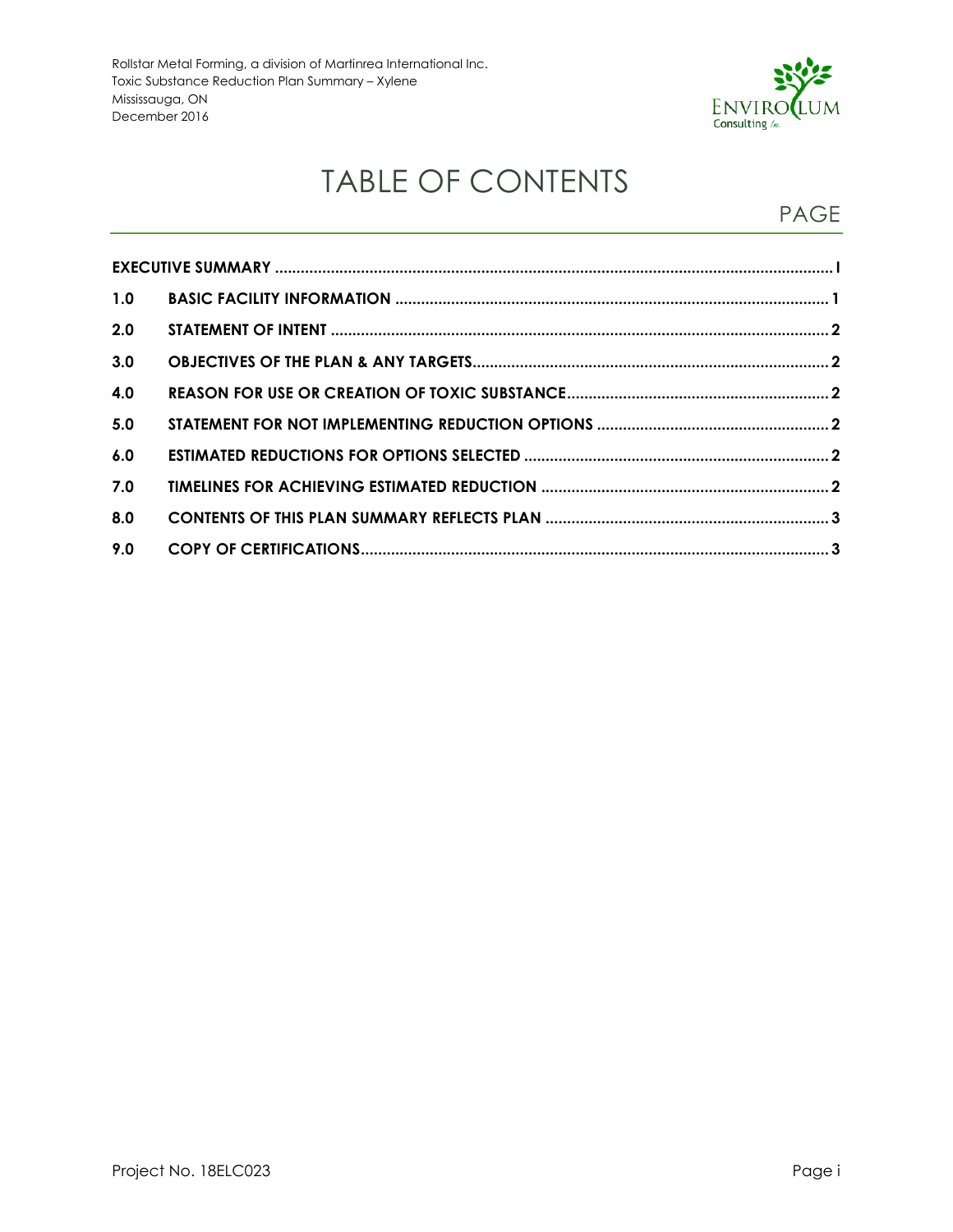

## <span id="page-3-0"></span>**1.0 Basic Facility Information**

| <b>SUBSTANCE INFORMATION</b>           |                                                     |                       |        |  |  |
|----------------------------------------|-----------------------------------------------------|-----------------------|--------|--|--|
| <b>Substance Name</b>                  |                                                     | CAS#                  |        |  |  |
| Xylene (all isomers)                   |                                                     | 1330-20-7             |        |  |  |
|                                        | Substances for which other plans have been prepared | CAS#                  |        |  |  |
| Chromium (and its compounds)           |                                                     | $NA - 04$             |        |  |  |
| Copper (and its compounds)             |                                                     | $NA - 06$             |        |  |  |
| Lead (and its compounds)               |                                                     | NA - 08               |        |  |  |
| Nickel (and its compounds)             |                                                     | $NA - 11$             |        |  |  |
| Manganese (and its compounds)          |                                                     | $NA - 09$             |        |  |  |
| Toluene                                |                                                     | 108-88-3              |        |  |  |
| Zinc (and its compounds)               |                                                     | $NA - 14$             |        |  |  |
| Ethyl alcohol                          |                                                     | 64-17-5               |        |  |  |
| Methyl ethyl ketone                    |                                                     | 78-93-3               |        |  |  |
| <b>SITE DETAILS</b>                    |                                                     |                       |        |  |  |
| Company                                | <b>Rollstar Metal Forming</b>                       |                       |        |  |  |
| <b>Site Name</b>                       | <b>Rollstar Metal Forming</b>                       |                       |        |  |  |
| <b>Address</b>                         | 6655 Northwest Drive                                |                       |        |  |  |
|                                        | Mississauga, Ontario L4V 1L1                        |                       |        |  |  |
|                                        | Canada                                              |                       |        |  |  |
| UTM - Easting                          | 610392.53                                           |                       |        |  |  |
| <b>UTM - Northing</b>                  | 4839805.76                                          |                       |        |  |  |
| <b>NPRI ID</b>                         | 5929                                                | NAICS Code (6 digits) | 336390 |  |  |
| <b>ON MOE ID</b>                       | Ĭ.                                                  | NAICS Code (4 digits) | 3363   |  |  |
| No. of Employees                       | 322                                                 | NAICS Code (2 digits) | 33     |  |  |
| <b>CONTACT INFORMATION</b>             |                                                     |                       |        |  |  |
| <b>Public Contact</b>                  | Arben Foto                                          |                       |        |  |  |
| Position                               | Environmental Health & Safety Specialist            |                       |        |  |  |
| <b>Address</b><br>6655 Northwest Drive |                                                     |                       |        |  |  |
|                                        | Mississauga, Ontario L4V 1L1                        |                       |        |  |  |
|                                        | Canada                                              |                       |        |  |  |
| Phone                                  | 905-673-5060                                        |                       |        |  |  |
| Fax                                    | 905-673-5464                                        |                       |        |  |  |
| Email                                  | Arben.foto@martinrea.com                            |                       |        |  |  |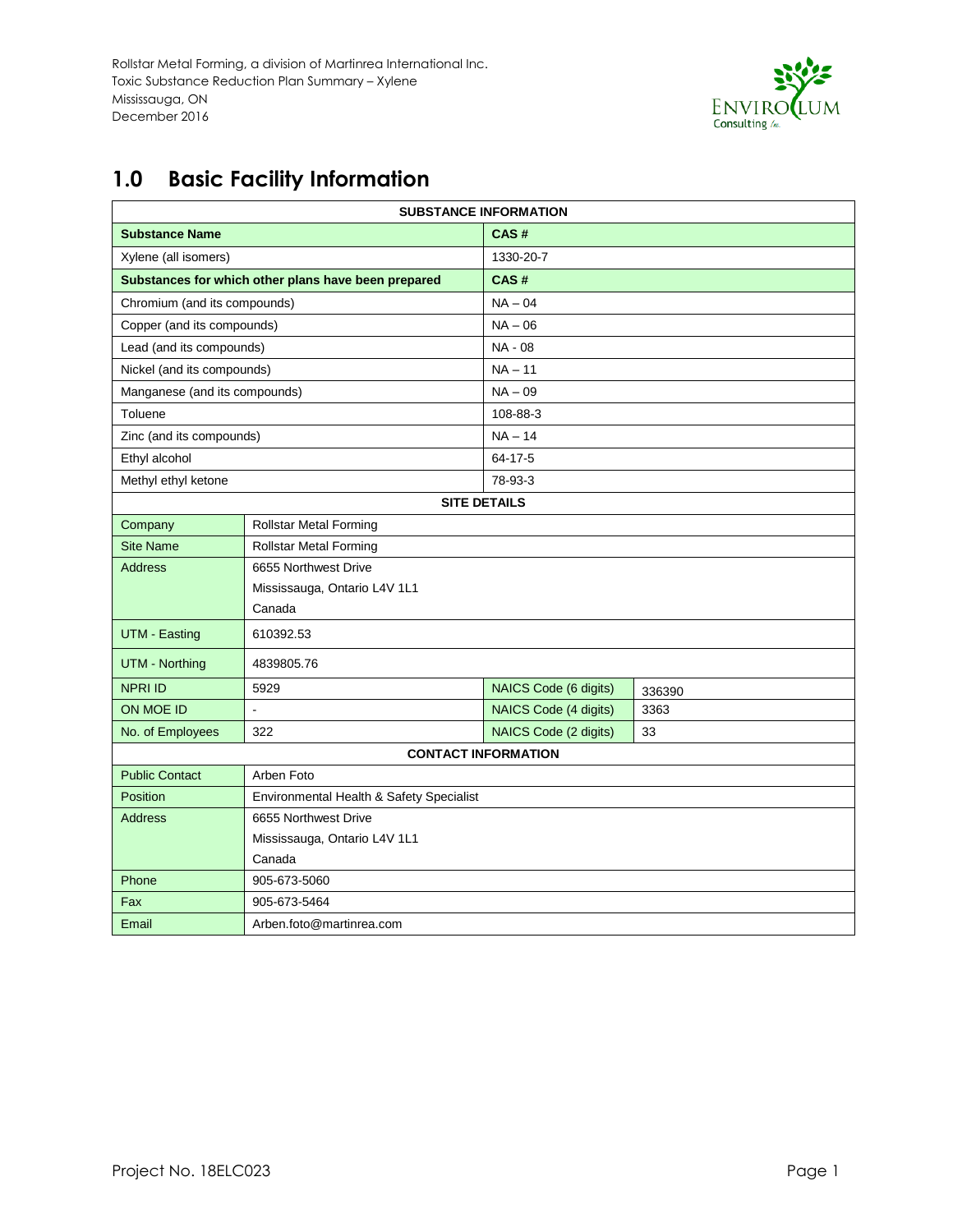

### <span id="page-4-0"></span>**2.0 Statement of intent**

<span id="page-4-1"></span>Rollstar Metal Forming is committed to identifying options to reduce the use of toxic substances where feasible and taking a leadership role in protecting the environment. The use of xylene is an integral part of the products that we manufacture, and it is not technically or economically feasible to reduce. We will continue to use these substances in strict accordance with all applicable environmental regulations.

#### **3.0 Objectives of the plan & any targets**

<span id="page-4-2"></span>The objectives of this plan are to:

- identify potential toxic substance reduction options;
- assess the technical and economic feasibility of reduction options, if any are identified; and
- determine which options, if any, are feasible for implementation.

As part of the continual improvement practices at the facility, technical advances will be monitored for new opportunities to reduce the use of xylene at the facility.

#### **4.0 Reason for Use or Creation of Toxic Substance**

Xylene is an ingredient that make up the various adhesives used at the facility. Xylene is a solvent that acts as a carrier to ensure that the actual adhesive makes it onto the component.

Xylene is not created at the facility.

#### <span id="page-4-3"></span>**5.0 Statement for Not Implementing Reduction Options**

<span id="page-4-4"></span>The facility currently does not plan to implement any reduction options since no new opportunities for reduction were identified that would meet customer's safety and quality standards. Extensive research would be required. Technical and economic feasibility analysis are not included in the plan since no reduction options were identified.

The facility will continue to make improvements to processes and programs where feasible.

#### **6.0 Estimated Reductions for Options Selected**

Not applicable since no feasible options were identified for implementation.

#### <span id="page-4-5"></span>**7.0 Timelines for Achieving Estimated Reduction**

Not applicable since no feasible options were identified for implementation.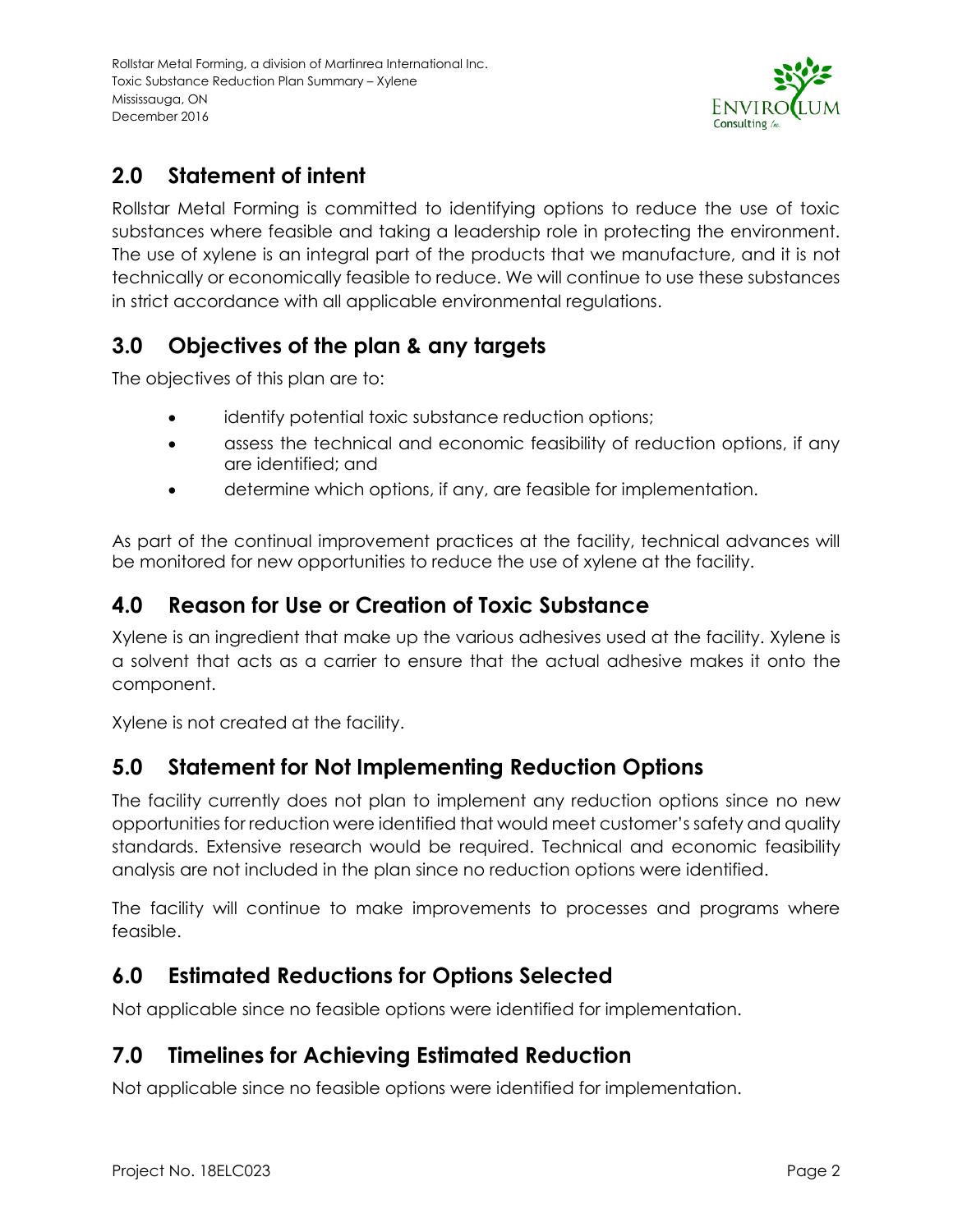

#### <span id="page-5-0"></span>**8.0 Contents of this Plan Summary Reflects Plan**

The plan summary accurately reflects the Toxic Substance Reduction Plan dated December 31, 2016, prepared for the substance identified in Section 1 of this plan summary.

### <span id="page-5-1"></span>**9.0 Copy of Certifications**

A copy of the certifications signed by the highest ranking employee and licensed planner are attached to the end of this summary.